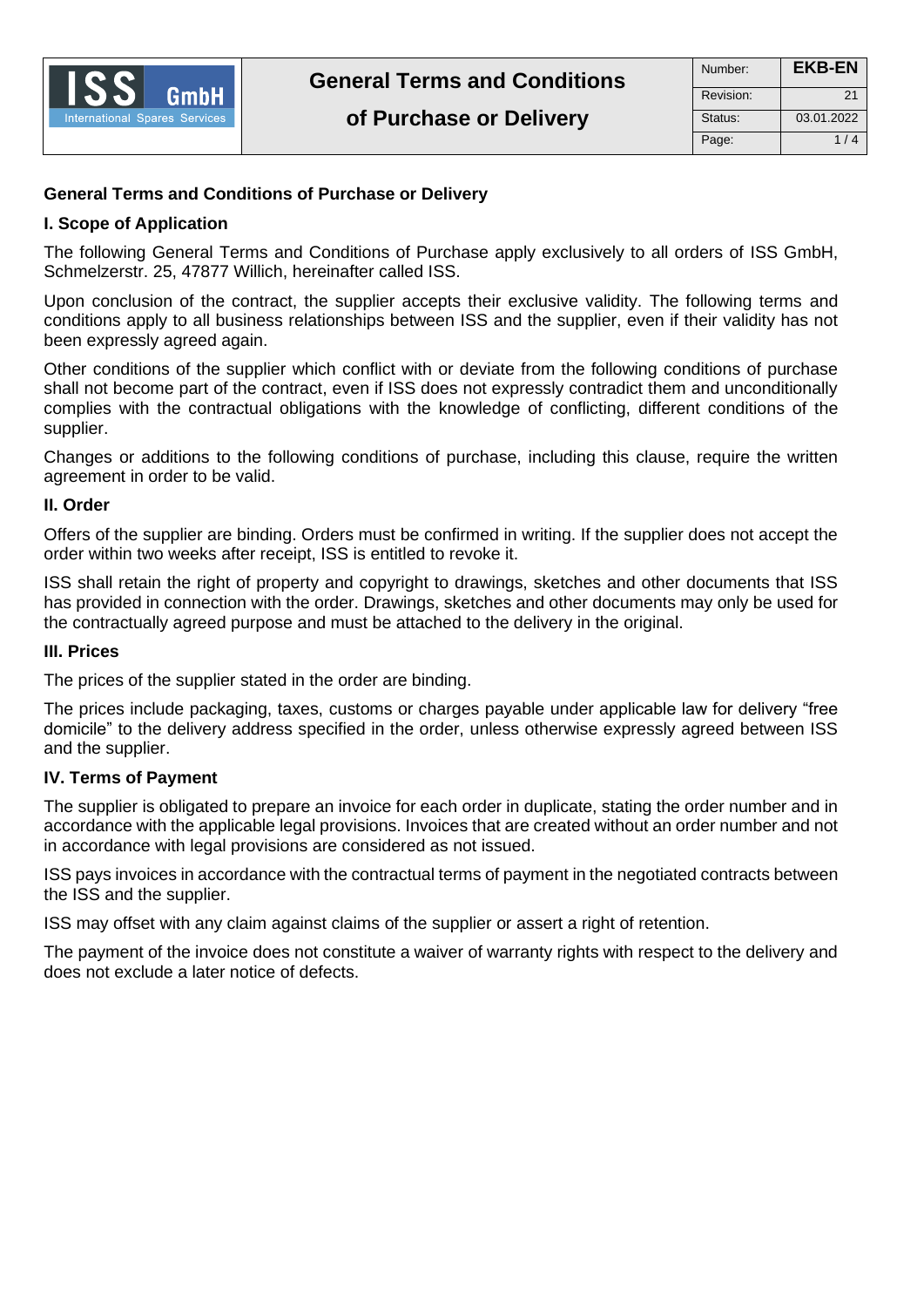

# **V. Delivery**

The written order from ISS shall prevail for the content and scope of delivery.

The delivery dates stated in the order are binding.

The supplier shall promptly notify ISS in writing of any known or anticipated delay in performance of his delivery obligations, indicating the anticipated duration of the delay, the reason for the delay and the measures taken to overcome the delay.

In the event of a delay in delivery, ISS is entitled to all legal claims. After expiry of an additional period of two weeks, ISS is entitled to make covering purchases at supplier's expense or to terminate the contract and to demand compensation instead of fulfillment.

# **VI. Export and Customs Regulations**

The supplier must inform us in writing if the (re-)export of goods or services including the provision or transmission of data is prohibited, restricted and / or subject to approval in accordance with the applicable export control regulations of the Federal Republic of Germany, the European Union, the US (US (re-)export law) or the state of production. In such a case, the supplier will also inform us about the extent of the restrictions and prohibitions, in particular the export control classification number and the required export licenses. The supplier will also include the relevant information in his offers, invoices and delivery notes.

The supplier will provide us annually with the appropriate declarations / certificates of origin for the goods delivered by him.

For all products, which are subject of the application of a free trade agreement, a regional trade agreement or any other preferential agreement, the supplier is obliged to provide proof of compliance with the requirements of the applicable agreement, if they actually comply with the applicable rules of origin (e.g. supplier declaration, preferential origin certificate / invoice).

The supplier must indicate the country of origin for all goods on invoices and delivery notes.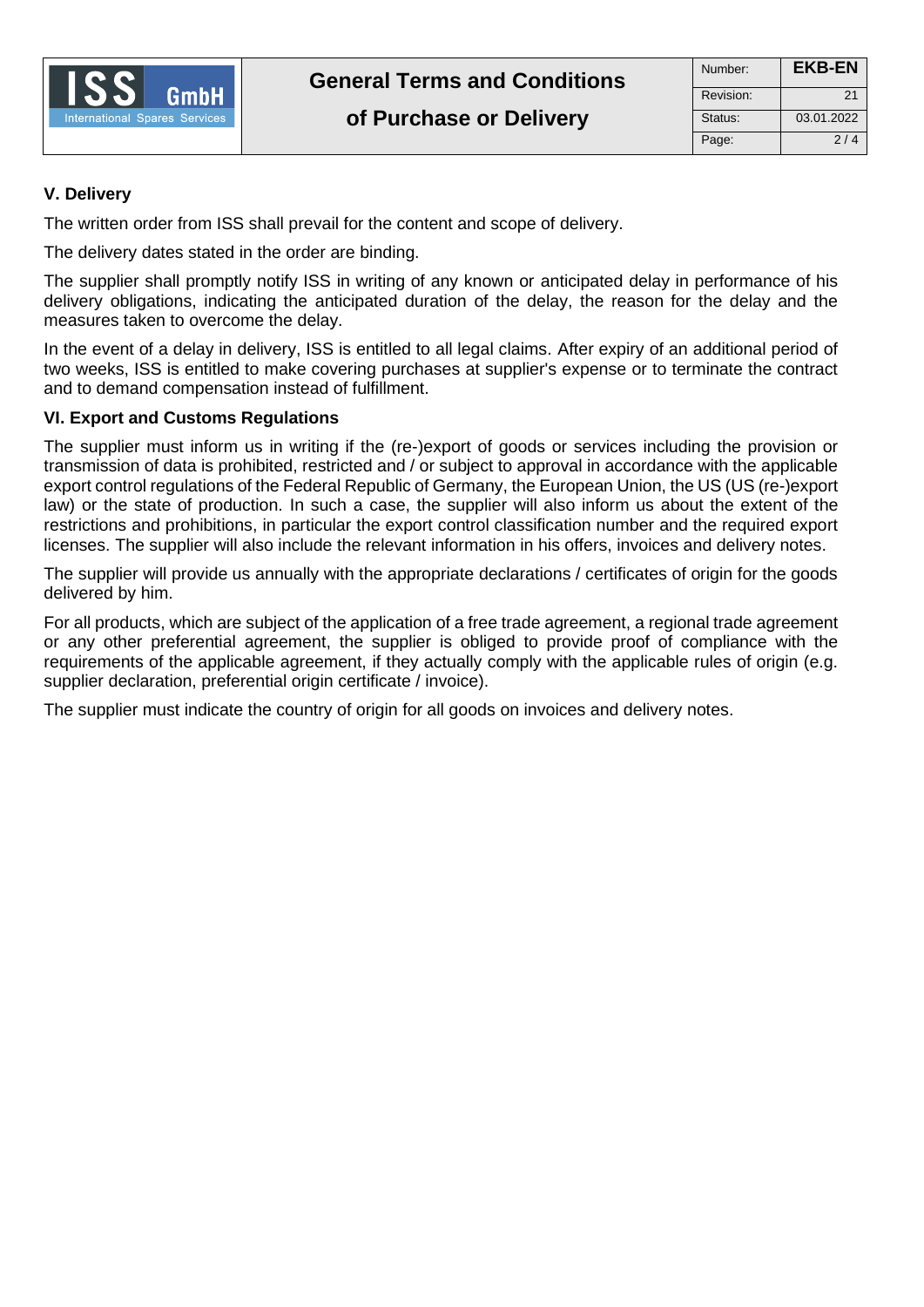

# **VII. Warranty**

The supplier guarantees that the delivery item complies with the specifications agreed in the order, consists of the agreed material, is free from material, manufacturing or design faults. In addition, the supplier guarantees, that the delivery item is in accordance with the state in technology at the time of the order free from defects, that cancel or reduce the suitability for ordinary use or use provided in the contract, or cancel or reduce the value of the delivery item, and complies with all legal and regulatory approvals.

In the case of a defective delivery, ISS is entitled to the legal warranty claims. The supplier shall remedy the defect of the delivery item or deliver a new defect-free item at the choice of ISS.

ISS is not obligated for the validity of a notice of defect to the compliance with Article 377 of Commercial Code (HGB). ISS will notify the supplier of any defects in writing within a period of two weeks as soon as they can be determined according to the circumstances of a normal course of business. In this respect, the supplier waives the objection of omitted incoming goods inspection and delayed notification of defects, as well as the plea of limitation within a period of 24 months from the transfer of risk.

ISS is entitled to remedy the defect itself at the supplier's expense if there is a risk of default, a special urgency or if the supplier does not immediately comply with request of ISS for supplementary performance.

The warranty period is 48 months from the transfer of risk. For spare parts replaced as part of the removal of defects, the warranty period begins with the transfer of risk again.

### **VIII. Liability**

If ISS is required by its customer or third party to pay damages for product liability, for whatever legal reason and whether on the basis of domestic or foreign law, the supplier exempts ISS from such claims upon first request.

#### **IX. Property Rights of Third Parties**

The supplier guarantees that the property rights of third parties are not violated by the delivery or use of the delivery item.

Insofar as ISS is claimed by third parties for illegal use of the delivery item, the supplier exempts ISS from claims of third parties upon first request, unless the supplier proves that he is not at fault.

#### **X. Retention of Title**

ISS does not recognize an amplified or extended reservation of title. A simple retention of title is only recognized by ISS when it allows ISS to sell, process and mix the delivery item in the ordinary course of business.

### **XI. Right of Access**

The supplier grants ISS the right of access for the organization, customers and regulatory authorities to the affected areas of all facilities and at each level of the supply chain involved in the contract.